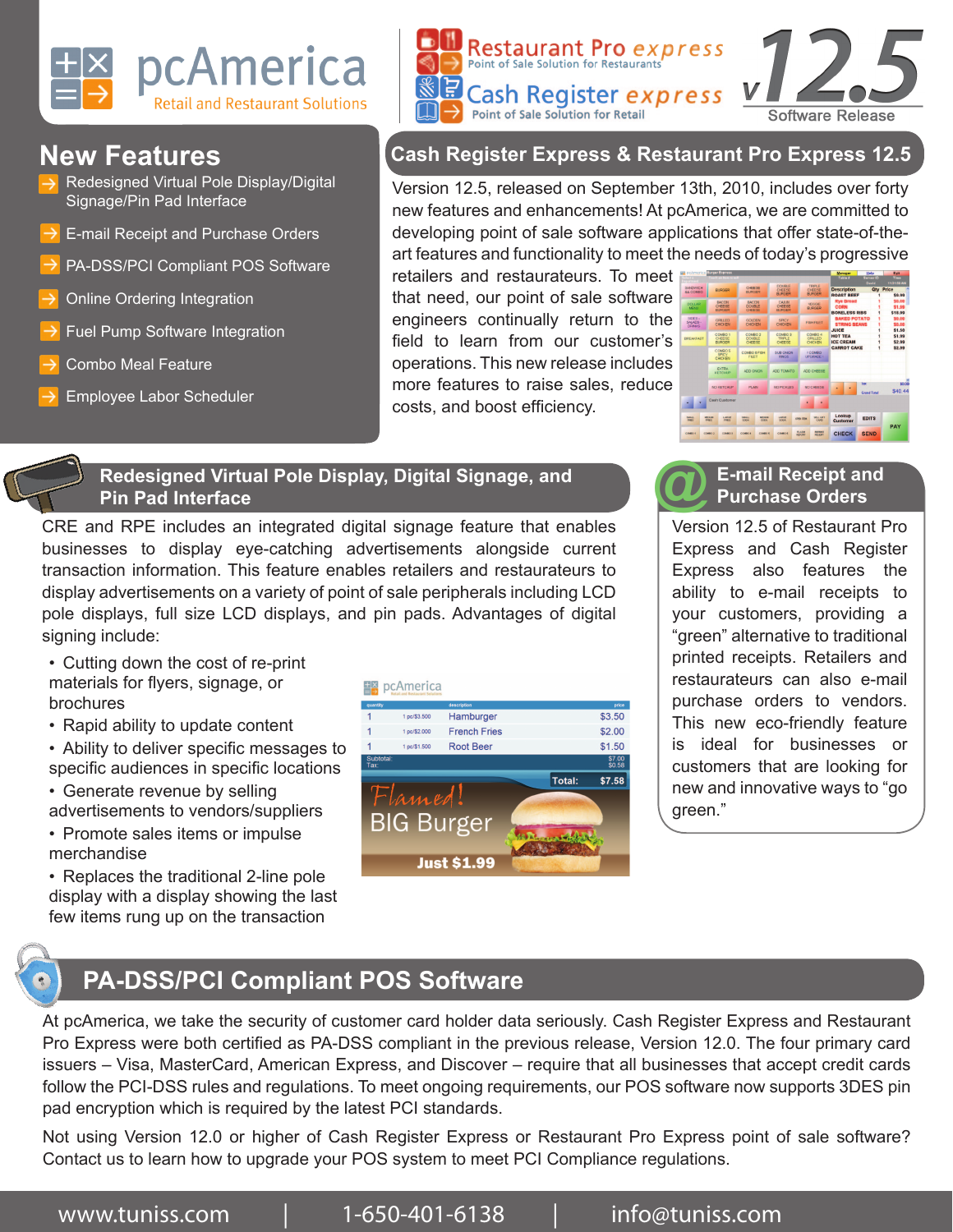







# **Additional CRE Features**

#### Retail Tip

Cash Register Express POS software now has the ability to add tips to retail transactions. This functionality is ideal for retail businesses that offer services that typically include tips.

#### Split Commissions

Cash Register Express POS introduces a new 'Split Commission' feature which allows commissions to be assigned to a salesperson by item. Previously, the software only allowed one salesperson to be assigned for an entire transaction.

#### Price Batches

Looking for an easy and effective way to change prices on multiple items at once? Our new Price Batch feature allows mass updating of prices based on a set schedule. It also allows you to select a list of items, departments, or items with specific properties to do global price change (sale price, bulk price, price change, etc.) to take effect at a certain date and time.

#### Inventory/PO Quick Receive Screen

Available with Cash Register Express POS software, this enhanced feature streamlines the receiving process so your retail business can operate more efficiently.

# **Employee Labor Scheduler**

A new labor scheduler has been added to CRE and RPE, making it simple to schedule employees for work. The new interface makes it easier to schedule, and also offers a quick snapshot of how many employees are working, as well as what job roles they are working that day. Schedules can be printed for employees, or copied from previous weeks so they don't have to be recreated from scratch. A new Labor Cost Percentage Report has been added to help business owners make more informed decisions regarding how much labor to schedule, helping reduce costs.



Restaurant Pro Express Software now seamlessly integrates online ordering for restaurants. This simple to use online interface enables

customers to order and pay online. Their orders are automatically printed out in the kitchen. Scalable for any size business, this solution, growing in customer popularity, opens new avenues for the restaurant patrons to place orders.

|                                                                                                                                                                                                                                                                                                                                           | <b>Menus</b>                                                                     |             |                                             |                      |                            | Legent              |
|-------------------------------------------------------------------------------------------------------------------------------------------------------------------------------------------------------------------------------------------------------------------------------------------------------------------------------------------|----------------------------------------------------------------------------------|-------------|---------------------------------------------|----------------------|----------------------------|---------------------|
| <b>Lakefiet</b>                                                                                                                                                                                                                                                                                                                           | Welcaren                                                                         | Overview    | <b>How It Warks</b>                         | <b>Partners</b>      | Contact Us                 |                     |
| <b>Accounts</b><br>Home                                                                                                                                                                                                                                                                                                                   | or America Ordess Ordering C#13 One America Ordess Ordering C#50)                |             |                                             | <b>Update In Use</b> |                            |                     |
| Franchises<br>Activation<br>Account<br><b>Locations &amp; Marcis</b><br>Merus:<br>Users & Passworth<br><b>Market and Career</b><br><b>Principle Manuel C.</b><br>Out Of Stock<br>Closings<br>Delivery Areas<br>Orders<br>Page Design Reg.<br>Page Design Adv.<br>たいこうしょうぎ ちさつきょく<br><b>ROTTLYME STINE</b><br><b>Rogerts</b><br><b>FAO</b> | MasterName<br>polmerican Way<br>o                                                | In Use<br>Ξ | Edd Many Builder Coupons Amanga Copy Dalate |                      | <b>Return to Lecations</b> | <b>Add New Menu</b> |
|                                                                                                                                                                                                                                                                                                                                           | Terms of the 1 Privacy Palicy 1 About the<br>Convertibility 2885, Leda Certainst |             |                                             |                      |                            |                     |

# **Optional Fuel Pump Module**

Cash Register Express software now offers an integrated fuel pump module. For an additional charge, Cash Register Express - Fuel Edition makes collecting payment for fuel sales easy by empowering cashiers to handle all fuel related functions from the comfort of their pcAmerica POS system. Cashiers can seamlessly control fuel pumps, fuel sales and other transactions from the same POS interface. Cash Register Express - Fuel Edition processes prepaid and post-paid transactions, pay-at-the-pump, loyalty cards, fleet (gas) cards and car wash sales. Our solution is designed to dramatically increase customer throughput at the fuel pump without sacrificing POS system performance.

# **Self Ordering and Self Service Interface**

Available with both CRE and RPE, a store or restaurant can now set up a terminal where customers can order their own food. Customers can either print a ticket and pay at the register or pay by credit card right at the terminal. This feature enables businesses in both retail (deli and convenience) and restaurant to benefit from online ordering by increasing customer engagement, encouraging higher customer spending, and reducing labor costs.



#### **Combo Meal Feature**

Available with Restaurant Pro Express software, this powerful feature provides additional order taking functionality for fast food and counter service restaurants by enabling them to take combination meal orders. This feature can walk the cashier through the process of taking a combo meal order. If items are rung up separately, our "Auto-Combo" feature will recognize this and automatically combine them together to give the customer the combo meal discount.

www.tuniss.com  $1-650-401-6138$  info@tuniss.com